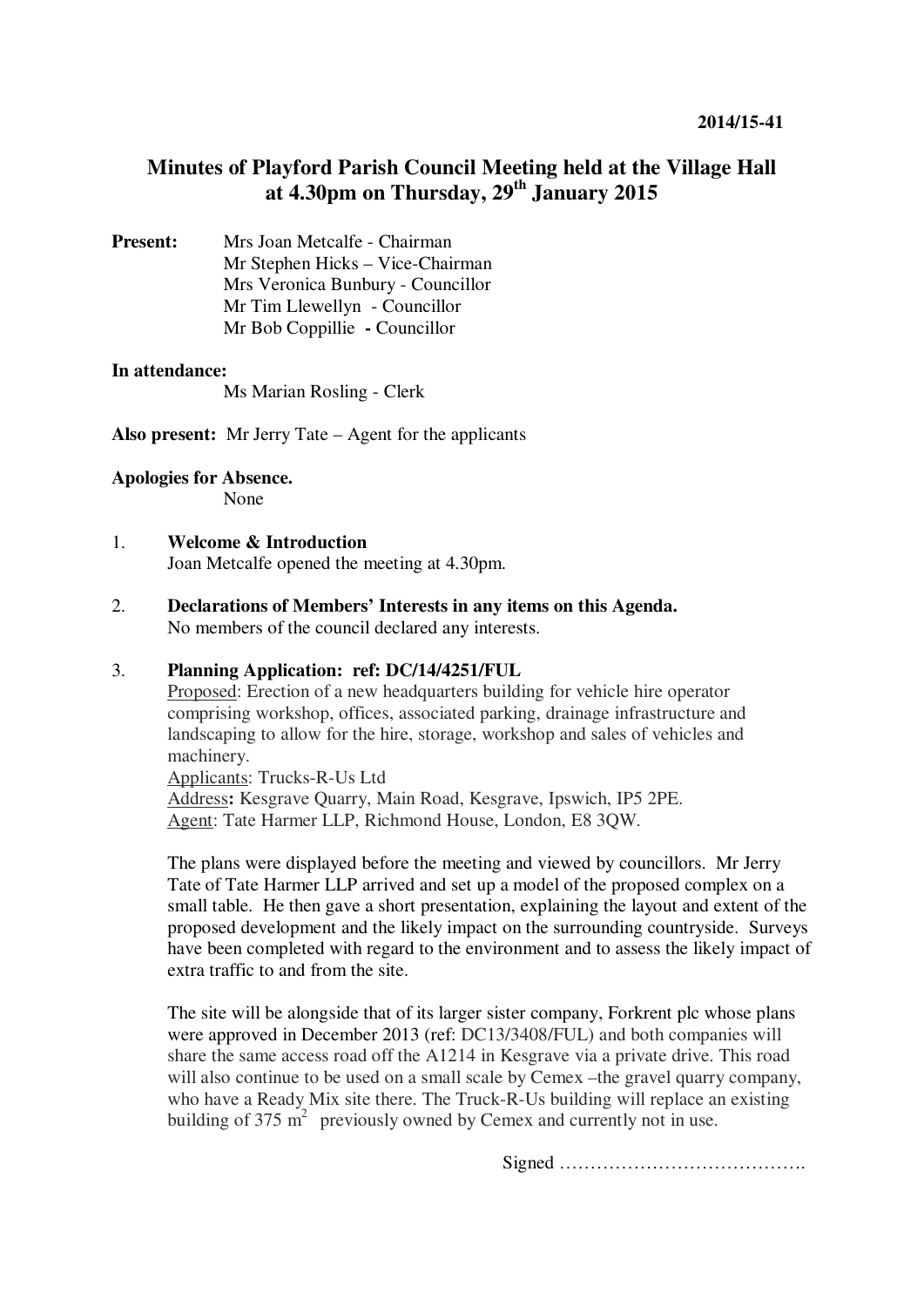A separate traffic survey was completed for ForkRent plc which included figures for Trucks-R-Us, before the decision was made to separate the companies. The conclusion of the new survey is that one minute may be added to travelling times at peak periods.

There is an old landfill site to the north of the proposed site. Bore holes have been drilled and it was confirmed there is no leaching on the site although a small amount of hydro-carbon was traced, probably due to diesel spillage.

Drainage water from the roof of the new building will be recycled and used for washing down vehicles and driveways.

This is a Site of Special Scientific Interest (SSSI). Landscape and ecology studies have been made of the local fauna and flora and the company hopes to improve the ecology and the bio-diversity of the site. A visual impact study has been done and the new building will only be visible from the present Cemex building. A tree consultant (Haydens) has been engaged and tree screening will be introduced – only two trees will need to be removed and this is because there are unsafe. The whole site will be surrounded by trees.

It was decided to spend slightly less on the materials for the Trucks-R-Us building than on the ForkRent building – this means it will look slightly more robust but will be coloured to blend in with the landscape. It is planned to introduce good daylight and ventilation into the offices and areas of shading to prevent overheating in Summer. Overall a low energy profile is planned and the front area will be climatecontrolled. The footprint of the new building will be  $750 \text{ m}^2$  and the height of 6m at the eaves will be the same as the ForkRent building.

There is a depot in London which attracts the bulk of the heavy traffic generated by the company and most of the traffic travelling to the Kesgrave site is likely to be private cars driven by staff - there will be 25 extra jobs created. The amount of HGV traffic will actually be reduced compared to the previous usage of the site when it was a quarry. Operating hours will be 7am – 7.30pm Mon-Fri and 7am – 1pm on Saturdays.

#### Questions:

Q1. Joan Metcalfe asked whether it was anticipated that truck hire would mainly be conducted in the mornings or spread throughout the day?

Answer: It depends on customers' requirements but it would probably not increase the traffic flow significantly as business was not confined to rush hour.

Q2. Joan then enquired whether the company had allowed for expansion?

Signed ………………………………….